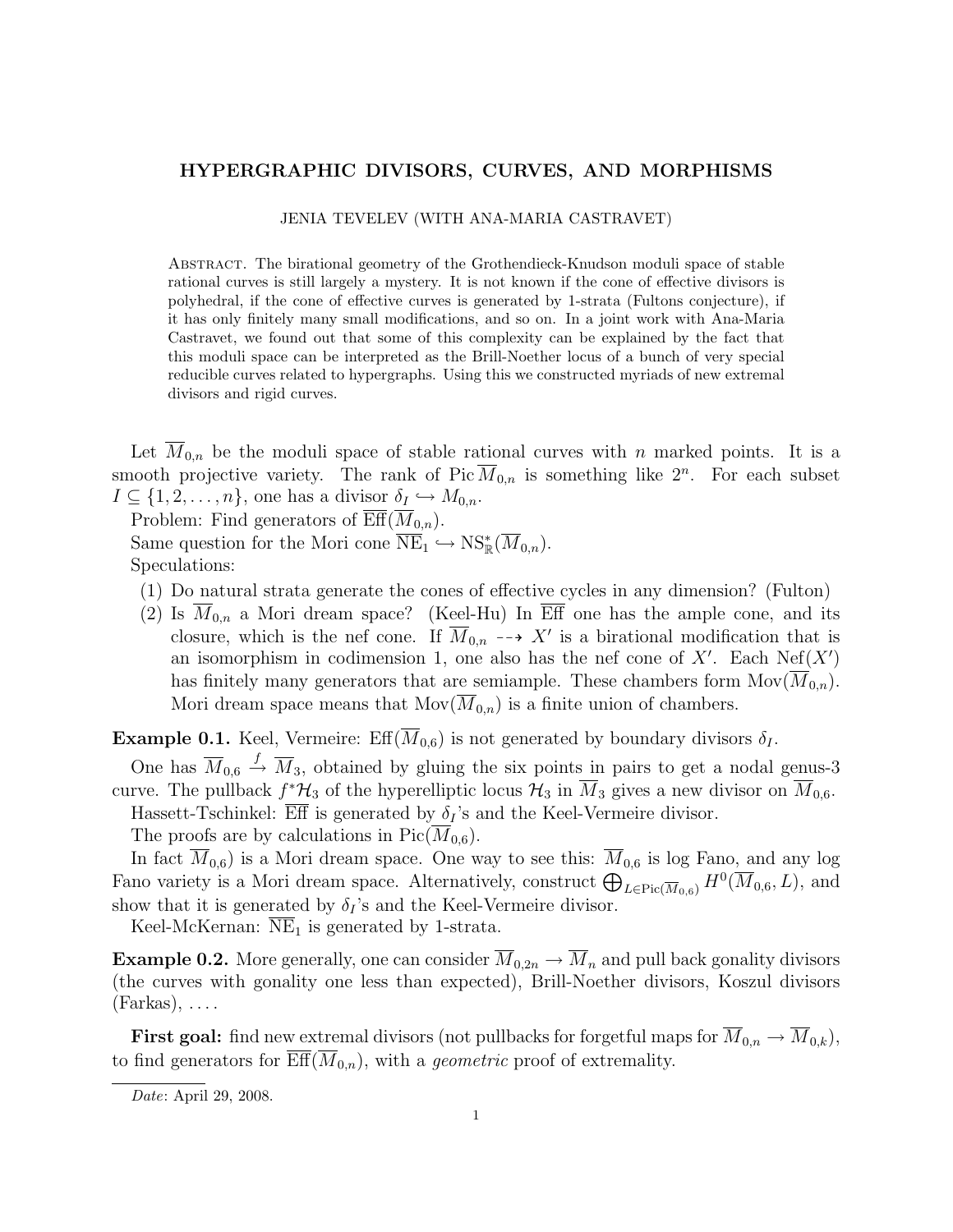Gibney's Ph.D. thesis: If  $g > 0$  and  $\mathcal{M}_{g,n} \to Z$  is any birational morphism, then the exceptional locus is contained in  $\partial \overline{M}_{g,n} := \overline{M}_{g,n} - M_{g,n}$ .

The same techniques were used later by Gibney, Keel, and Morrison to prove that Fulton's conjecture about 1-cycles on  $\overline{M}_{g,n}$  follows from Fulton's conjecture on  $\overline{M}_{0,N}$ .

**Second goal:** Give examples of birational morphisms  $\overline{M}0, n \to Z$  with exceptional loci intersecting  $M_{0,n}$  in all possible dimensions.

**Third goal:** Find rigid curves on  $\overline{M}_{0,n}$ .

**Definition 0.3.** A curve  $C \hookrightarrow X$  moves if there exists a surface  $S \stackrel{f}{\rightarrow} X$  with a proper morphism to a curve B such that dim  $f(S) = 2$  and  $f(F) = C$  (set-theoretically) for some fiber F of  $S \to B$ .

**Theorem 0.4** (Keel-McKernan). Let X be a  $\mathbb{Q}$ -factorial projective variety. Let  $D \hookrightarrow X$  be a (possibly reducible) divisor with an ample support and with all components of D having anti-nef normal bundles  $\mathcal{O}(D_i)|_{D_i}$  and let  $C \hookrightarrow X$  be a curve that moves, and suppose that the ray spanned by C generates an edge of  $\overline{\text{NE}}_1(X)$ . Then R also is spanned by a curve in D.

**Example 0.5.** Let  $X = \overline{M}_{0,n}$  and  $D = \partial \overline{M}_{0,n}$ .

Construction: A hypergraph is a collection  $\Gamma = {\Gamma_1, \ldots, \Gamma_\ell}$  where each "hyperedge"  $\Gamma_k$  is a subset of  $\{1, 2, \ldots, n\}$ . The elements of  $\{1, 2, \ldots, n\}$  are called vertices. Suppose that

- $|\Gamma_k| \geq 3$  for each k.
- $\Gamma$  is connected.
- Each vertex belongs to at least 2 hyperedges.

Let  $\Sigma$  be a reducible curve with one component isomorphic to  $\mathbb{P}^1$  for each triple contained in each  $\Gamma_k$ ; the triple is identified with three points of that  $\mathbb{P}^1$ , and these points are glued to the corresponding points of the other  $\mathbb{P}^1$ 's labelled by the same element of  $\Gamma$ .

Favorite:  $\Gamma = 123, 145, 246, 356$ .

Let's define the Brill-Noether loci. We have  $Pic^{1,1,\ldots,1}(\Sigma) \simeq \mathbb{G}_m^g$ .

Let  $W^r := \{ L \in \mathbb{G}_m^g : h^0(L) \ge r+1 \}$ . Let  $C^r := \{ D \in \Sigma^r : \mathcal{O}(D) \in W^r \}$ . Let  $G^r := \{ L \in \mathbb{G}_m^r : h^0(L) \ge r+1 \}$ .  $W^r$  with  $\mathbb{P}^1 \hookrightarrow \mathbb{P}(H^0(L))$ . Let  $\tilde{G}^r = \{L, \mathbb{P}^1, D : L \in W^r, D \in \mathbb{P}^1 \hookrightarrow \mathbb{P}(H^0(L))\}.$ 



**Definition 0.6.** Call D admissible if  $D \cap \text{Sing } \Sigma = \emptyset$ . Call L admissible if it is basepoint-free and separates singular points.

Everything should be admissible in the diagram of loci above.

Let X be one of  $W, C, G, \tilde{G}$ . So  $X^r \supset X^{r+1} \supset \cdots$ . Suppose that  $W^r \neq W^{r+1}$ . Let  $X_0^r = X^r - X^{r+1}.$